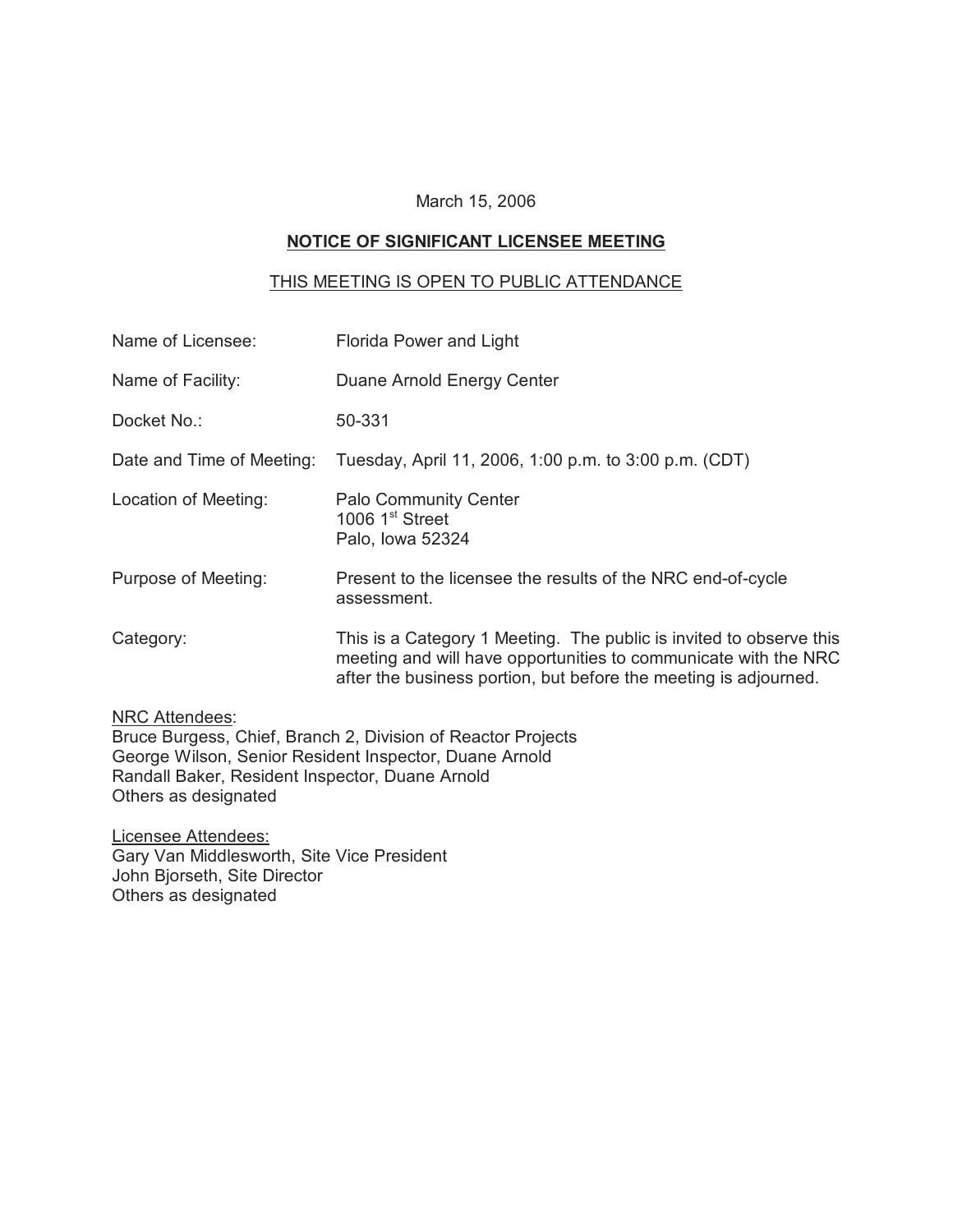Notice of Significant -2-Licensee Meeting

NOTE: Attendance at this meeting by NRC personnel, other than those listed above, should be made known to me via e-mail or by telephone at 630-829-9629 by COB on Friday, March 31, 2006. The NRC provides reasonable accommodation to individuals with disabilities where appropriate. If you need a reasonable accommodation to participate in this meeting, or need this meeting notice or the transcript or other information from the meeting in another format (e.g., braille, large print), please notify the NRC's meeting contact. Determinations on requests for reasonable accommodation will be made on a case-by-case basis. Interested members of the public can participate in this meeting via a toll-free teleconference. For details, please call the NRC meeting contact.

Approved by: */RA/*

Bruce Burgess, Chief Projects Branch 2 Division of Reactor Projects

Meeting Contact: Bruce Burgess Branch Chief (630) 829-9629 BLB@nrc.gov

DISTRIBUTION: See next page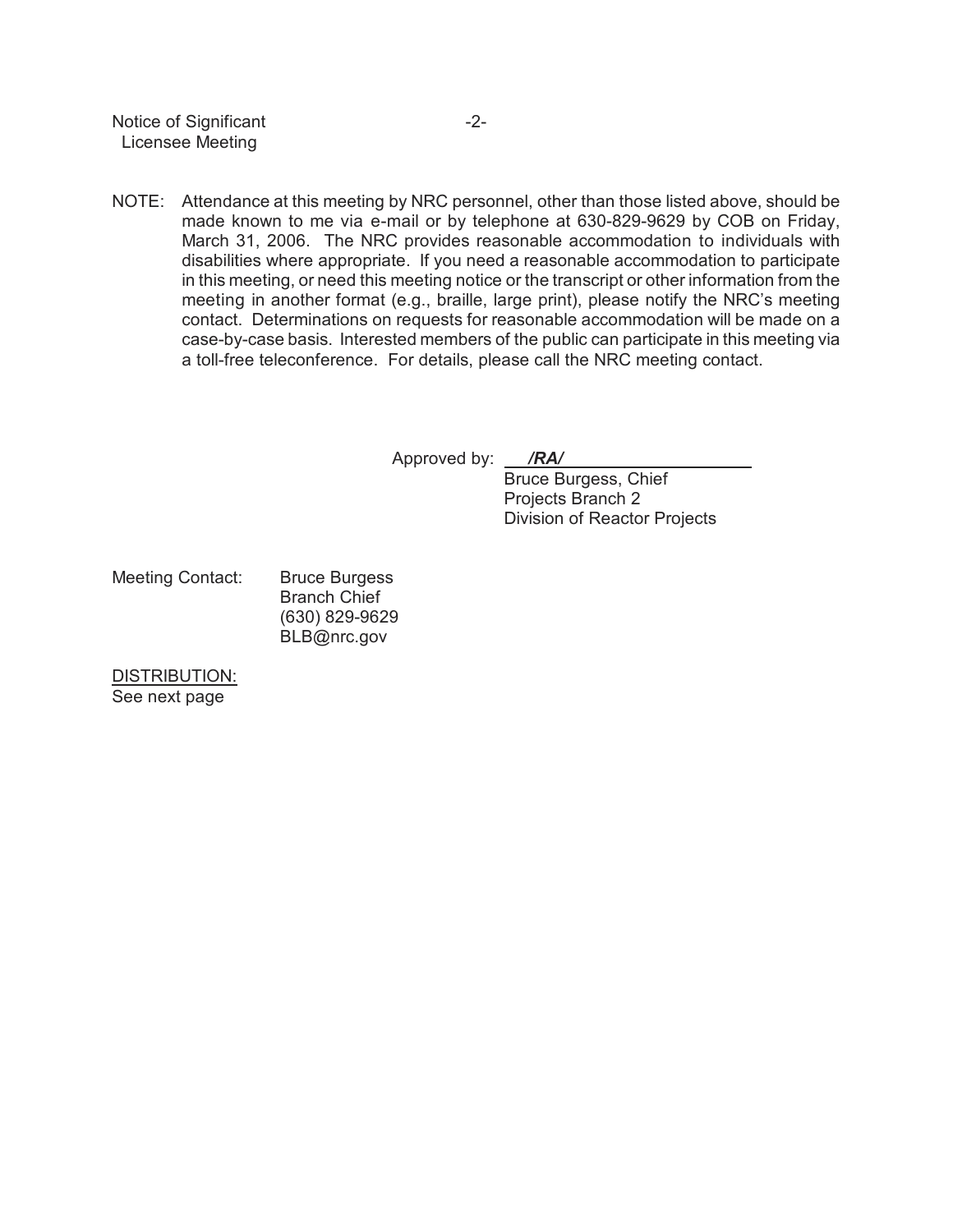Notice of Significant -2-Licensee Meeting

NOTE: Attendance at this meeting by NRC personnel, other than those listed above, should be made known to me via e-mail or by telephone at 630-829-9629 by COB on Friday, March 31, 2006. The NRC provides reasonable accommodation to individuals with disabilities where appropriate. If you need a reasonable accommodation to participate in this meeting, or need this meeting notice or the transcript or other information from the meeting in another format (e.g., braille, large print), please notify the NRC's meeting contact. Determinations on requests for reasonable accommodation will be made on a case-by-case basis. Interested members of the public can participate in this meeting via a toll-free teleconference. For details, please call the NRC meeting contact.

Approved by: */RA/* 

Bruce Burgess, Chief Projects Branch 2 Division of Reactor Projects

Meeting Contact: Bruce Burgess Branch Chief (630) 829-9629 BLB@nrc.gov

DISTRIBUTION: See next page

| DOCUMENT NAME:E:\Filenet\ML060740683.wpd                                                                                                     |  |                               |  |                                          |  |      |  |  |  |  |
|----------------------------------------------------------------------------------------------------------------------------------------------|--|-------------------------------|--|------------------------------------------|--|------|--|--|--|--|
| $\Box$ Publicly Available                                                                                                                    |  | $\Box$ Non-Publicly Available |  | $\Box$ Non-Sensitive<br>$\Box$ Sensitive |  |      |  |  |  |  |
| To receive a copy of this document, indicate in the concurrence box "C" = Copy without attach/encl "E" = Copy with attach/encl "N" = No copy |  |                               |  |                                          |  |      |  |  |  |  |
| OFFICE<br>RIII                                                                                                                               |  | RIII                          |  | RIII                                     |  | RIII |  |  |  |  |
| <b>NAME</b><br><b>BBurgess:sls</b>                                                                                                           |  |                               |  |                                          |  |      |  |  |  |  |
| <b>DATE</b><br>03/15/2006                                                                                                                    |  |                               |  |                                          |  |      |  |  |  |  |
|                                                                                                                                              |  |                               |  |                                          |  |      |  |  |  |  |

*OFFICIAL RECORD COPY*